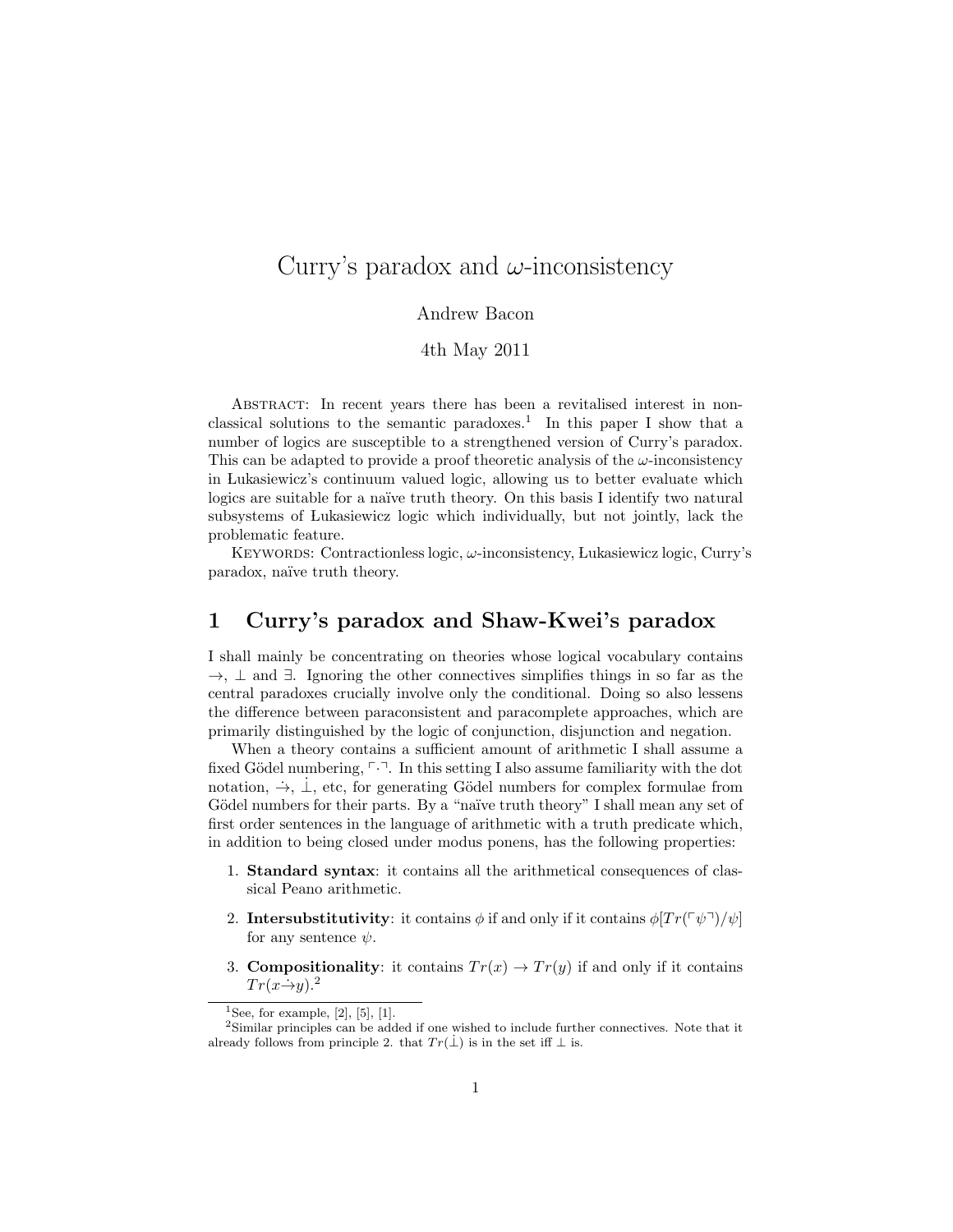I shall henceforth use the notation  $\vdash \phi$  to mean that the formula  $\phi$  is in the set in question, and  $\phi \vdash \psi$  to mean that  $\psi$  is in the set if  $\phi$  is. I shall say that a set is 'consistent' if it does not contain every sentence.

I take it that these three constraints form the basis of a logic neutral na¨ıve truth theory. Any adequate theory of truth must first contain an account of the objects of truth: sentences. The first condition ensures that one can formulate an adequate account of the syntax.<sup>3</sup> The second condition ensures that the truth predicate behaves disquotationally in all contexts. If one made the further logical assumption that every instance of  $\phi \rightarrow \phi$  was in the theory then one would be able to derive from the second condition the more traditional disquotational principle, the T-schema. Finally, even with the T-schema, one cannot ensure the fully general compositionality rules hold. With the aforementioned logical assumption it is very natural to want more than just the compositionality rules. One might wish to have a compositionality axiom:  $\forall xy((Tr(x) \rightarrow Tr(y)) \leftrightarrow (Tr(x\rightarrow y))$ . I take it that conditions (1)-(3) at least encode the basic core of the naïve conception of truth. I mention these extensions in passing only to note that they go beyond the naïve conception of truth to make assumptions about the conditional logic. This base theory is supposed to encode the most basic facts about truth without making assumptions about the underlying logic, allowing us to investigate that separately.

A central obstacle to the project of finding a suitable logic, particularly a suitable conditional logic, has been a number of variants of Curry's paradox. For example, one cannot add every instance of the contraction principle, W, to a naïve truth theory.

$$
W (\phi \to (\phi \to \psi)) \to (\phi \to \psi)
$$

It is worth rehearsing why this is. Suppose we have a sentence  $\gamma$ , the 'Curry sentence', satisfying  $(C): \gamma \leftrightarrow (Tr(\lceil \gamma \rceil) \rightarrow \phi)$ .<sup>4</sup> Intuitively  $\gamma$  says of itself that it implies  $\phi$ . We can then infer  $\gamma \to (\gamma \to \phi)$  by substituting  $\gamma$  for  $Tr(\lceil \gamma \rceil)$  in the left-to-right direction of (C). By W and modus ponens we get  $(*) \gamma \rightarrow \phi$ , and thus  $Tr(\ulcorner \gamma \urcorner) \rightarrow \phi$  and finally  $\gamma$  by the right-to-left direction of (C). From (\*) and  $\gamma$  we have  $\phi$  by modus ponens.

However, it is not just W that we must avoid. Shaw-Kwei [14] shows that a variant of Curry's paradox can trivialise a chain of weaker naïve truth theories. Let us use the notation  $(\phi \rightarrow_{(0)} \psi)$  to mean  $\psi$  and  $(\phi \rightarrow_{(n+1)} \psi)$  to mean  $(\phi \rightarrow (\phi \rightarrow_{(n)} \psi))$ . Then the following principles also lead to triviality

$$
\mathsf{W}^n \ (\phi \to (\phi \to_{(n)} \psi)) \to (\phi \to_{(n)} \psi)
$$

Instead of choosing the ordinary Curry sentence we choose a sentence which says of itself that it implies<sub>(n)</sub>  $\phi$ ; to be more precise we choose a sentence  $\gamma_n$ , via the diagonal lemma, that satisfies  $\gamma_n \leftrightarrow (Tr(\lceil \gamma_n \rceil) \rightarrow_{(n)} \phi)$ . By full

<sup>&</sup>lt;sup>3</sup>It also seems like a natural constraint that the theory of truth should be consistent with well accepted mathematics, encoded by classical Peano arithmetic, if not all of true arithmetic.

<sup>&</sup>lt;sup>4</sup>One actually needs slightly more than principles  $(1)-(3)$  to ensure there is a such a sentence, but it is evident that we should want to accommodate such a sentence.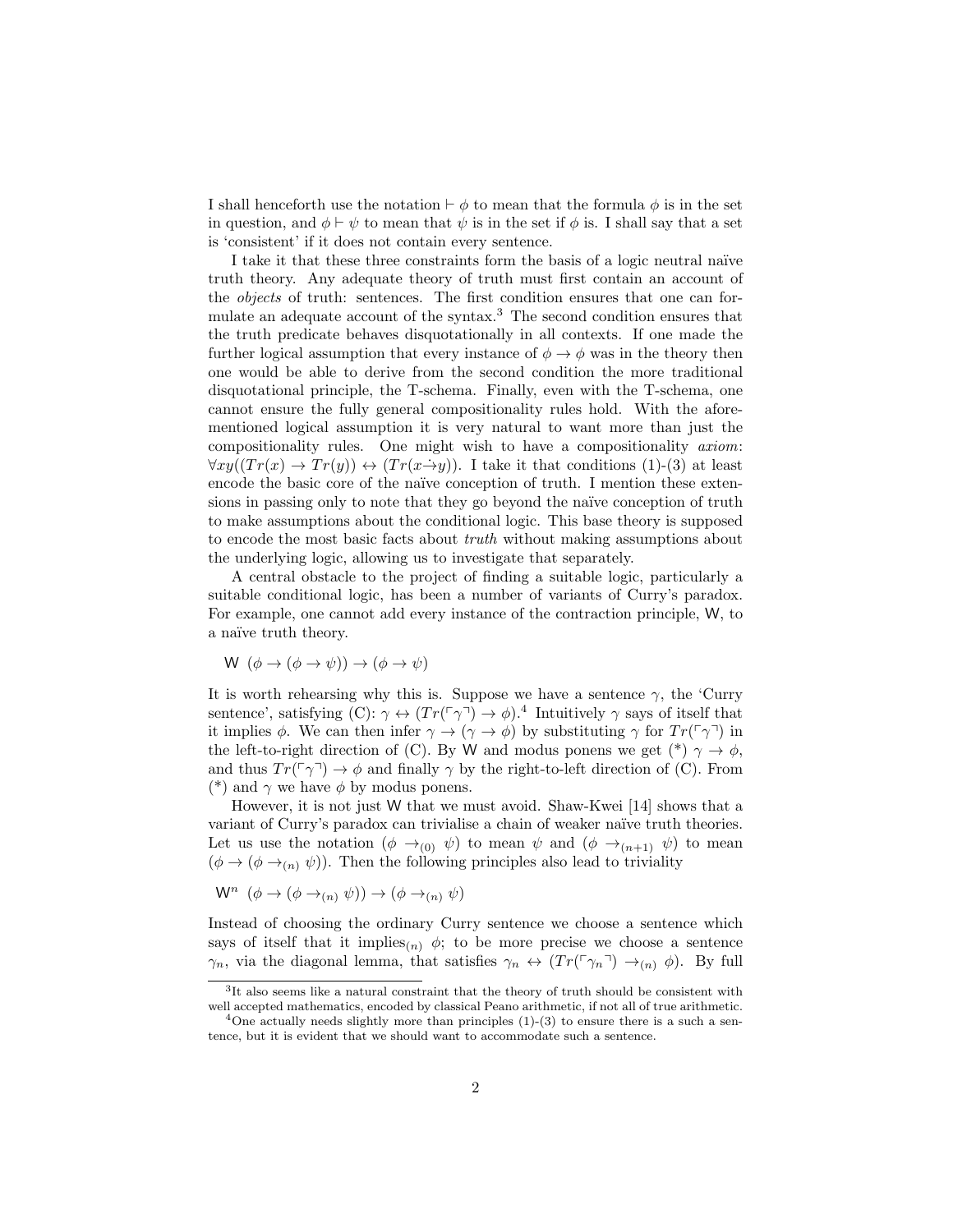intersubstitutivity we have (\*)  $\gamma_n \leftrightarrow (\gamma_n \rightarrow_{(n)} \phi)$ , which by W<sup>n</sup> reduces to  $(\gamma_n \rightarrow_{(n)} \phi)$ , and by (\*) to  $\gamma_n$ . But from  $\gamma_n$  and  $(\gamma_n \rightarrow_{(n)} \phi)$ , we can deduce  $\phi$ by n applications of modus ponens.

So, for example, a natural implicational logic without contraction is Lukasiewicz's 3-valued logic:  $L_3$ . However, although  $L_3$  does not contain W, it does contain W<sup>2</sup>. One might think that going to a higher finite valued logic might help, but in general the  $n+1$ -valued version of Lukasiewicz logic,  $L_{n+1}$ , validates  $\mathsf{W}^n$  and is thus unsuitable for the same reason.<sup>5</sup>

On the other hand, in the *infinite* valued Lukasiewicz logic, L<sub>∞</sub>, every instance of W<sup>n</sup> is invalid, and in fact  $L_{\infty}$  can consistently support a naïve truth predicate [7]. However,  $L_{\infty}$  is plagued with an apparently distinct problem - it is  $\omega$ -inconsistent. This fact was first shown model theoretically by Restall in [9].

In this paper I shall demonstrate, proof theoretically, that  $L_{\infty}$  is  $\omega$ -inconsistent by a natural variant of Shaw-Kwei's paradox. I shall argue, however, that there is really only one principle in  $L_{\infty}$  that is essential to the argument, so the argument is much more general. In §3 I discuss the prospects of two subsystems of  $L_{\infty}$  that do not have this principle.

### 2 Number troubles

A classical extension of Peano Arithmetic is said to be  $\omega$ -inconsistent iff

 $\vdash \phi$ [n/x] for each n, but  $\vdash \exists x \neg \phi$ 

While an  $\omega$ -inconsistent theory is not formally inconsistent,  $\omega$ -inconsistency is generally considered to be an undesirable property.<sup>6</sup>

Once we have weakened the logic, previously equivalent ways of stating  $\omega$ inconsistency become distinct. To simplify matters I shall consider only two variants, which I shall call weak  $\omega$ -inconsistency and strong  $\omega$ -inconsistency respectively:

Weak  $\omega$ -inconsistency:  $\phi[\mathbf{n}/x] \vdash$  for each n, but  $\vdash \exists x \phi$ 

Strong  $\omega$ -inconsistency:  $\vdash \phi[n/x]$  for each n, but  $\vdash \exists x(\phi \to \bot)$ 

Without the rule of reductio one cannot derive strong  $\omega$ -inconsistency from weak  $\omega$ -inconsistency.<sup>7</sup>

To run our argument we will only need to appeal to two principles about the logic. The principles in question are:

1. If  $\phi \vdash \psi$  then  $\exists x \phi \vdash \exists x \psi$ 

<sup>&</sup>lt;sup>5</sup>See Restall [10] for some stronger results on the limitations of finite valued logics.

<sup>&</sup>lt;sup>6</sup>It is also generally considered undesirable if the theory becomes inconsistent in  $\omega$ -logic – in other words, if it cannot be consistently maintained in the presence of the infinitary  $ω$ -rule: {φ[n/x] |  $n ∈ ω$ }  $\vdash \forall x φ$ . Clearly ω-inconsistency entails inconsistency with the ω-rule, although the converse does not hold in general.

<sup>7</sup>Since I am mostly concerned with the conditional and quantifiers, and not negation, I have formulated strong  $\omega$ -inconsistency in terms of the conditional and the falsum constant.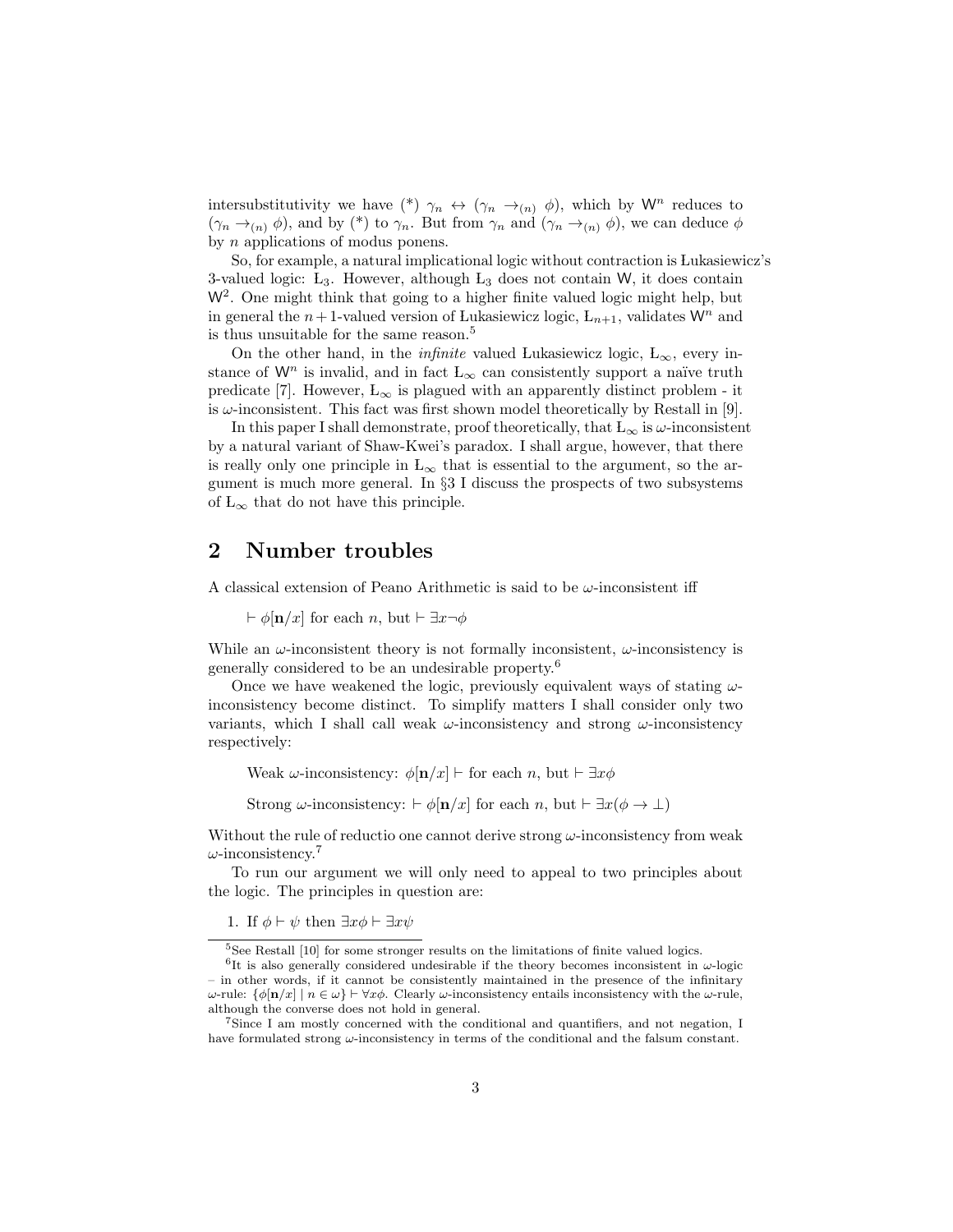2. 
$$
(\phi \rightarrow \exists x \psi) \vdash \exists x (\phi \rightarrow \psi)
$$

Let me make a few remarks about these principles. Normally rule 1 would be a derived rule of a logic. It is useful in this context to take it as a primitive rule since I have made so few assumptions about the logic in question. In particular, quantificational axioms are usually formulated in terms of ∀, with the logic of ∃ following from the logic of negation. Taking this slightly less natural rule as primitive allows us to proceed without making these logical assumptions. Notice also that it is a *purely* quantificational rule – it does not say anything about the interaction between the quantifiers and connectives (such as  $\rightarrow$ .) I imagine that it would be very hard to formulate anything like a reasonable theory of existential quantification that didn't contain that rule. On the other hand, as we shall argue in the next section, rule 2 is actually quite distinctive to Lukasiewicz logic.

We can begin by showing that any naïve truth theory containing 1 and 2 must prove an infinitary version of the Shaw-Kwei sentence, which intuitively says of itself that, for some n, it implies<sub>(n)</sub> a contradiction. We can make that rigorous using the recursion theorem, which allows us to define arithmetically a function f such that  $f(0, x) = x \rightarrow 1$  and  $f(n+1, x) = x \rightarrow f(n, x)$ .

Then using the diagonal lemma we can construct a sentence  $\gamma$  satisfying  $\gamma \leftrightarrow \exists n Tr(f(n,\lceil \gamma \rceil)).$ 

**Theorem 2.1.** Any naïve truth theory closed under 1 and 2 can prove  $\gamma$ .

- *Proof.* 1.  $Tr(\lceil \gamma \rceil) \rightarrow \exists n Tr(f(n, \lceil \gamma \rceil))$  by the diagonal formula and full intersubstitutivity.
	- 2.  $\exists n (Tr(\ulcorner \gamma \urcorner) \rightarrow Tr(f(n, \ulcorner \gamma \urcorner)))$  by rule 2.
	- 3.  $Tr(\lceil \gamma \rceil) \to Tr(f(n, \lceil \gamma \rceil)) \vdash Tr(\lceil \gamma \rceil \to f(n, \lceil \gamma \rceil))$  by the naïve truth theory.
	- 4.  $\exists n (Tr(\ulcorner \gamma \urcorner \rightarrow f(n, \ulcorner \gamma \urcorner))$  by rule 1.
	- 5.  $Tr(\lceil \gamma \rceil \rightarrow f(n, \lceil \gamma \rceil)) \vdash Tr(f(n+1, \lceil \gamma \rceil))$  by arithmetic.
	- 6.  $\exists n Tr(f(n+1,\lceil \gamma \rceil))$  from 4 and 5 by rule 1.
	- 7.  $\exists n Tr(f(n, \lceil \gamma \rceil)$  by arithmetic.
	- 8.  $\gamma$  by the diagonal formula.

 $\Box$ 

Once a theory contains  $\gamma$  it is already on the verge of trouble; for example it will already contain a weak  $\omega$ -inconsistency.

Corollary 2.2. Any naïve truth theory closed under 1 and 2 is weakly  $\omega$ inconsistent.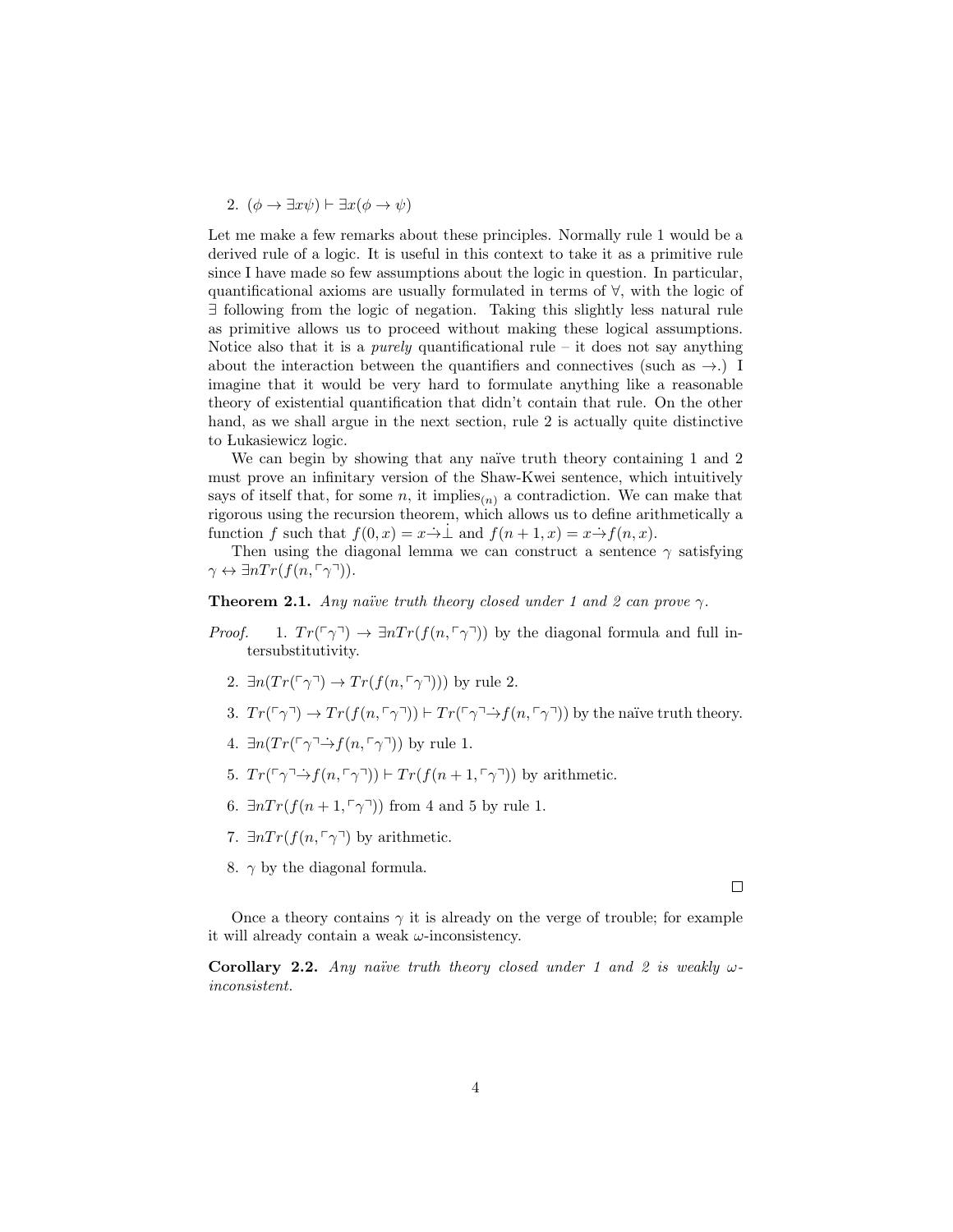*Proof.* On the one hand we have  $\vdash \exists n Tr(f(n, \lceil \gamma \rceil))$  by theorem 2.1.

On the other hand, observe that  $Tr(f(\mathbf{n}, \lceil \gamma \rceil)) \vdash \gamma \rightarrow_{(n)} \bot$  by arithmetic and full intersubstitutivity. Since we have  $\vdash \gamma$  by theorem 2.1,  $\gamma \rightarrow_{(n)} \bot \vdash \bot$ by n applications of modus ponens. So we have in general  $Tr(f(\mathbf{n}, \lceil \gamma \rceil)) \vdash$  for any n, and  $\vdash \exists n Tr(f(n, \lceil \gamma \rceil))$  $\Box$ 

From here we can obtain strong  $\omega$ -inconsistency in a number of ways. Here is one. If the theory contains a 'fusion connective' (see, e.g., [11])  $\phi \circ \psi$  such that (i)  $\phi, \psi \vdash \phi \circ \psi$  and (ii)  $(\phi \circ \psi \rightarrow \chi) \dashv (\phi \rightarrow (\psi \rightarrow \chi))$  then we can generate a strong  $\omega$ -inconsistency

**Theorem 2.3.** Any naïve truth theory with rules 1 and 2 is strongly  $\omega$ -inconsistent relative to the definability of a fusion connective.

*Proof.* Let  $\phi^n$  denote  $(\dots((\phi \circ \phi) \circ \phi) \dots \circ \phi)$  (this choice of bracketing is important since we have not assumed associativity of ∘.) It is easy to see that  $(\phi \rightarrow_{(n)} \psi)$  is equivalent to  $(\phi^n \rightarrow \psi)$ . It is possible to then re-run the proof of theorem 1.1 using the sentence  $\gamma' \leftrightarrow \exists n Tr(g(n, \lceil \gamma' \rceil) \rightarrow \bot)$ , where  $g(0, x) = x$ and  $q(n + 1, x) = x \dot{o} q(n, x)$ .

We have  $\vdash \exists n Tr(g(n, \ulcorner \gamma'') \rightarrow \bot)$ , and thus  $\vdash \exists n Tr(g(n, \ulcorner \gamma'') ) \rightarrow \bot)$  by naïve truth theory. Since we have  $\vdash \gamma'$ , we have  $\vdash \gamma'^n$  for any given n, and thus  $\vdash Tr(g(\mathbf{n}, \lceil \gamma' \rceil))$  for each n by the arithmetical properties of g and full intersubstitutivity.  $\Box$ 

From this we can easily give a proof theoretic version of Restall's theorem:

**Corollary 2.4.** (Restall.) Infinitely valued Lukasiewicz logic,  $L_{\infty}$ , is strongly ω-inconistent.

Proof. One can define a fusion connective which satisfies both (i) and (ii) as follows:  $\phi \circ \psi := (\phi \to (\psi \to \bot)) \to \bot$  (see [9] §2.)  $\Box$ 

## 3 The prospects for a naïve truth theory

The most significant assumption made in the proof of  $\gamma$  was the rule ( $\phi \rightarrow$  $\exists x\psi$   $\vdash \exists x(\phi \rightarrow \psi)$ . It is natural then to look for logics without that rule. There are well known logics which do not contain the rule, such as intuitionistic logic and relevant logic. However these are not suitable for a naïve truth theory since they both contain the contraction axiom, W. Other logics not containing the rule are known to support a naïve truth predicate, such as Field's logic in [5] and Brady's  $CTQ$  [3]<sup>8</sup>, as well as the proposals based on relevant logic in [2], [8] and [1]. However these are all based on conditionals which are are substantially weaker than the conditional in  $L_{\infty}$ . I shall therefore restrict my attention to

 ${}^{8}$ It should be noted that although  $[3]$  is concerned mainly with naïve set theory, the results extend to naïve truth theory as well.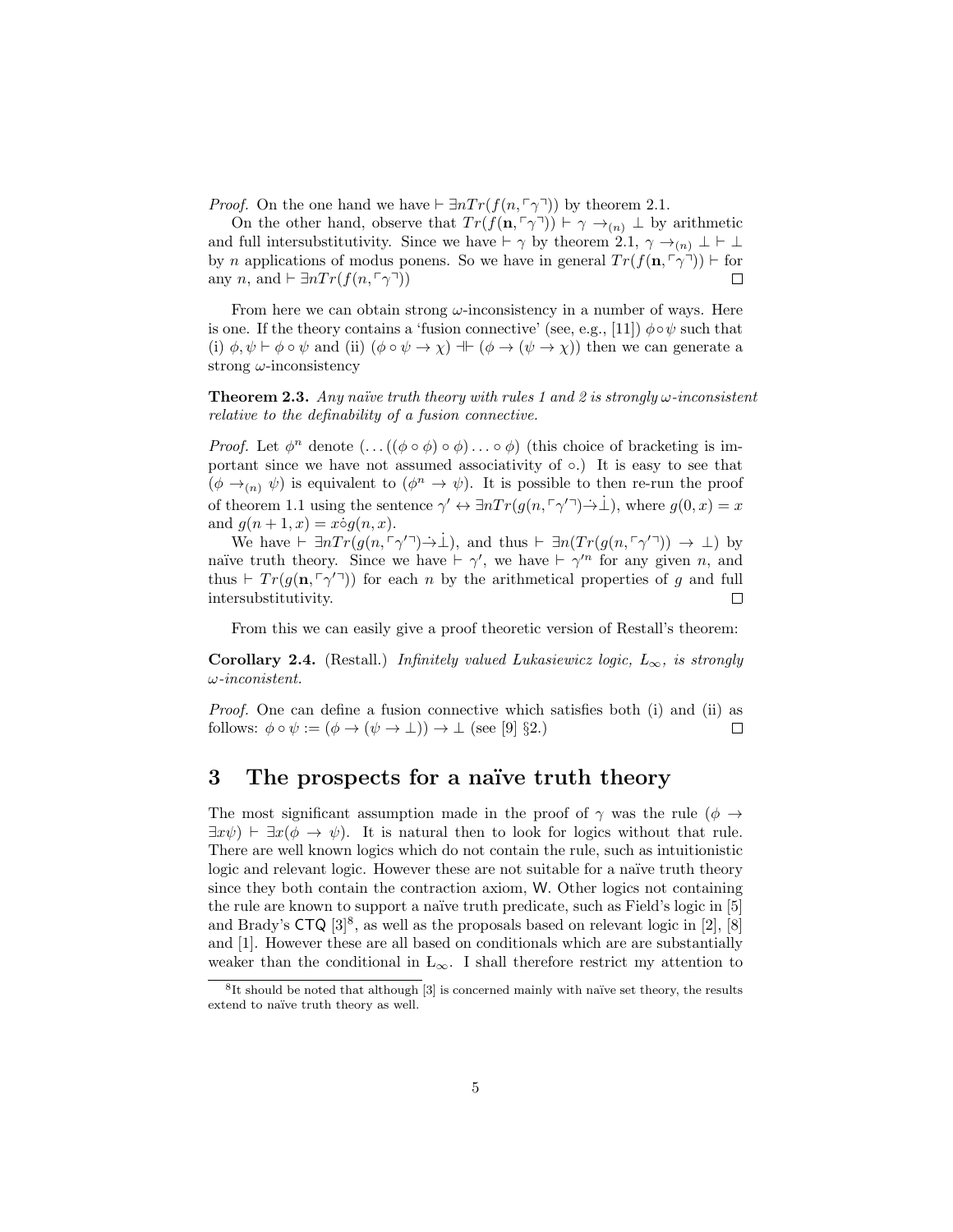two strong subsystems of  $L_{\infty}$ , which I call BCKN and BCKD.<sup>9</sup> Although the combination of the two logics has the problematic rule, I shall show that the rule does not belong to either system individually.

When people are talking about the Lukasiewicz predicate logic, they do not usually mean some particular axiomatic system but the logic validated by the Lukasiewicz connectives over  $[0, 1]$ . There is no recursive axiom system that characterises this consequence relation, so there is no question of simply "dropping" the rule from Lukasiewicz logic understood this way. However, there is a natural axiomatic system in which these questions can be sensibly addressed. It is given by adding to the propositional Lukasiewicz logic the following three principles:

- $\forall x \phi \rightarrow \phi[t/x]$  with t substitutable for x.
- $\forall x(\phi \rightarrow \psi) \rightarrow (\phi \rightarrow \forall x \psi)$  when x is not free in  $\phi$ .
- If  $\vdash \phi$ , then  $\vdash \forall x \phi$ .

In the rest of this section I shall consider what happens when you add these principles to various other propositional logics. The first thing to note is that adding these principles to propositional Lukasiewicz logic renders provable not only the problematic rule, but the axiom  $(\phi \to \exists x \psi) \to \exists x (\phi \to \psi)$  as well. For the argument I refer the reader to Petr Hájek's book, [6], lemma 5.4.15 and remark 5.4.2.

The argument for this makes essential use of Dummett's axiom

D  $(\phi \to \psi) \vee (\psi \to \phi)$ 

Thinking about things algebraically, Dummett's axiom corresponds in a natural way to the linearity of the underlying algebra. One strategy to pursue might be to drop Dummett's axiom. A sublogic of  $L_{\infty}$  that does not prove Dummett's axiom is BCK logic with 'double negation elimination' for the negation-like connective  $p \to \bot$ :

B 
$$
(\phi \rightarrow \psi) \rightarrow ((\chi \rightarrow \phi) \rightarrow (\chi \rightarrow \psi))
$$
  
\nC  $(\phi \rightarrow (\psi \rightarrow \chi)) \rightarrow (\psi \rightarrow (\phi \rightarrow \chi))$   
\nK  $\phi \rightarrow (\psi \rightarrow \phi)$   
\nN  $((\phi \rightarrow \bot) \rightarrow \bot) \rightarrow \phi$ 

<sup>&</sup>lt;sup>9</sup>Both systems are strong in the sense that they properly contain the  $\{\rightarrow, \bot, \forall\}$  fragments of the logics in [5] Ch. 17.4, and [3]. Most of this discussion also extends to relevant approaches to the paradoxes ([2], [8], [1]) since the  $\omega$ -consistency of BCKN and BCKD would imply the ω-consistency of their strong relevant cousins BCIN and BCID, where I is the principle:  $\phi \to \phi$ . A full comparison, however, would require taking disjunction, conjunction and negation into account.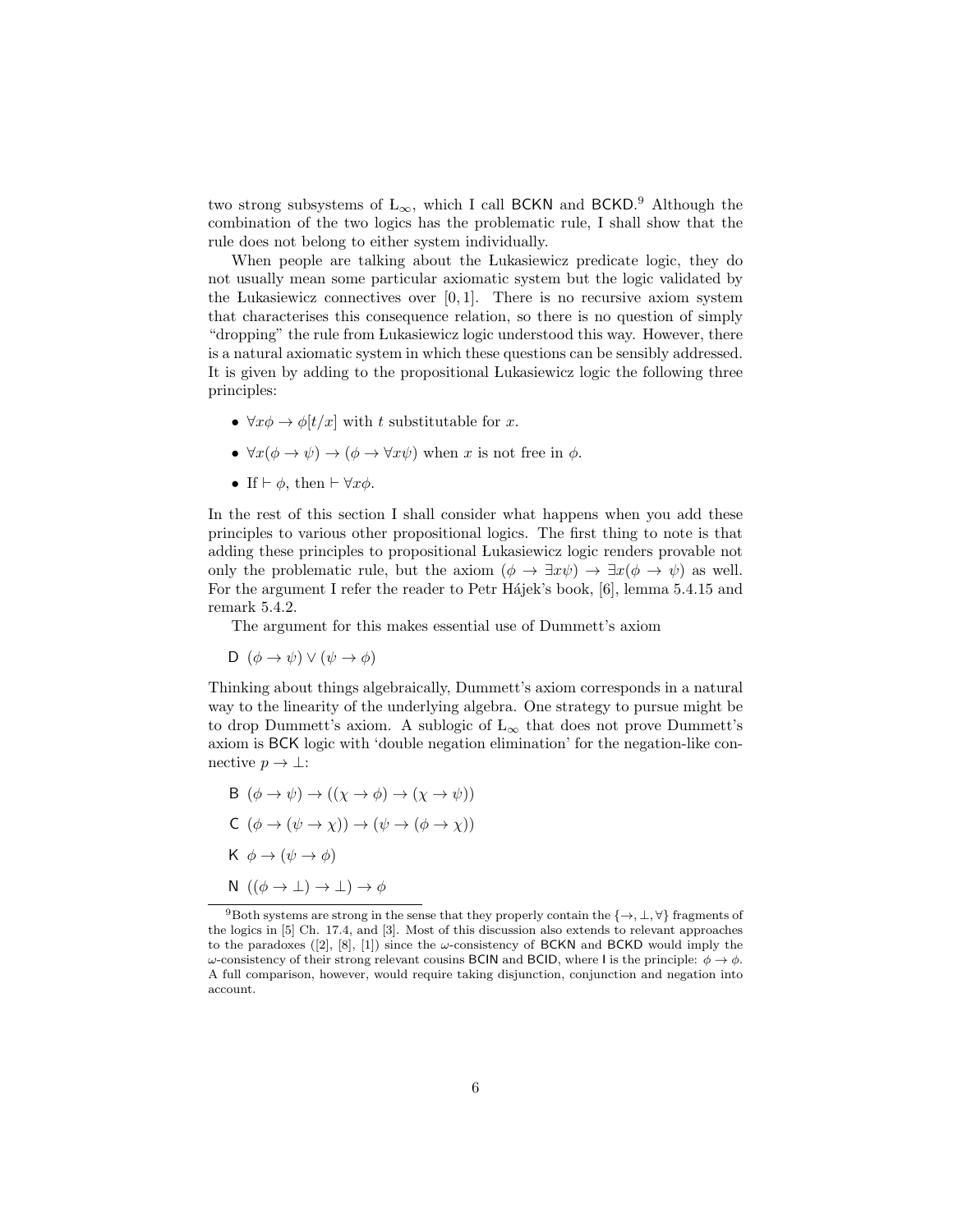We can exploit the absence of linearity to generate failures of the problematic quantifier rule,  $(\phi \to \exists x \psi) \vdash \exists x (\phi \to \psi)$ . Consider the following non-linear model.



It is straightforward, but tedious, to check that this validates BCKN and the quantifier axioms (interpreting  $\forall$ ,  $\exists$  and  $\bot$  using the lattice ordering in the obvious way.) However, due to the non-linearity of the truth value space, it does not validate Dummett's axiom or the rule. To demonstrate the latter fact, consider a model over this truth value space with domain  $\{0, 1\}$ ,  $|p| = a$ , and such that whenever  $v(x) = 0$  and  $u(x) = 1$ ,  $|Fx|_v = b$  and  $|Fx|_u = c$ . It follows that  $|(p \to \exists x F x)| = 1$  and  $|\exists x (p \to F x)| = a$ . Thus the rule  $(\phi \to \exists x \psi) \vdash \exists x (\phi \to \psi)$  cannot be proven from BCKN alone.

Another prospective logic can be obtained by substituting N in the above with Dummett's axiom, D. Call this BCKD. Neither the axiom  $(\phi \to \exists x \psi) \to$  $\exists x(\phi \to \psi)$  nor the corresponding rule is a theorem of BCKD. To refute  $(\phi \to \psi)$  $\exists x \psi$   $\vdash \exists x (\phi \rightarrow \psi)$  we can no longer exploit non-linearity, but we can instead generate failures using an infinite space of truth values. As in  $L_{\infty}$ , let the set of truth values be [0, 1], fix the domain to N, and let  $|\phi \to \psi|_v = 1$  if  $|\phi|_v \leq |\psi|_v$  and  $|\psi|_v$  otherwise, let  $|\exists x\phi|_v = sup\{|\phi|_u \mid u[x]v\}$  and let  $|\phi \vee \psi|_v = max(|\phi|_v, |\psi|_v)$ . You can check this satisfies BCKD, and the three quantifier rules above, however if for each *n*, with  $v(x) = n$ ,  $|Fx|_v = \frac{1}{2} - \frac{1}{n+2}$ , and  $|p| = \frac{1}{2}$ , it follows that  $|p \to \exists x Fx| = 1$  since  $|p| = \frac{1}{2} = |\exists x Fx|$ , yet for n with  $v(x) = n$ ,  $|Fx|_v < |p|$  so  $|p \to Fx|_v = \frac{1}{2} - \frac{1}{n+2}$ , and so  $|\exists x(p \to Fx)| = \frac{1}{2}$ . So as before we may conclude that the rule  $(\phi \to \exists x \psi) \vdash \exists x (\phi \to \psi)$  cannot be proven from BCKD alone.<sup>10</sup>

I have, of course, only demonstrated that these logics do not prove the problematic rule, not that they can support a na¨ıve truth predicate with a standard model of arithmetic. What the absence of this rule from BCKN and BCKD demonstrates is that what we know we can have from a conditional – as seen in the theories of  $[2]$ ,  $[5]$ ,  $[1]$  for example – is substantially weaker than

 $10$ It is worth noting that BCKD is closely related to the implicational fragment of basic logic, BL. Given the rule  $\phi \to \chi, \psi \to \chi \vdash (\phi \lor \psi) \to \chi$ , which the model above also validates, you can prove in BCKD, F:  $((\phi \to \psi) \to \chi) \to (((\psi \to \phi) \to \chi) \to \chi)$ , which constitutes the basis of the implicational fragment of BL - see [4] for further details.